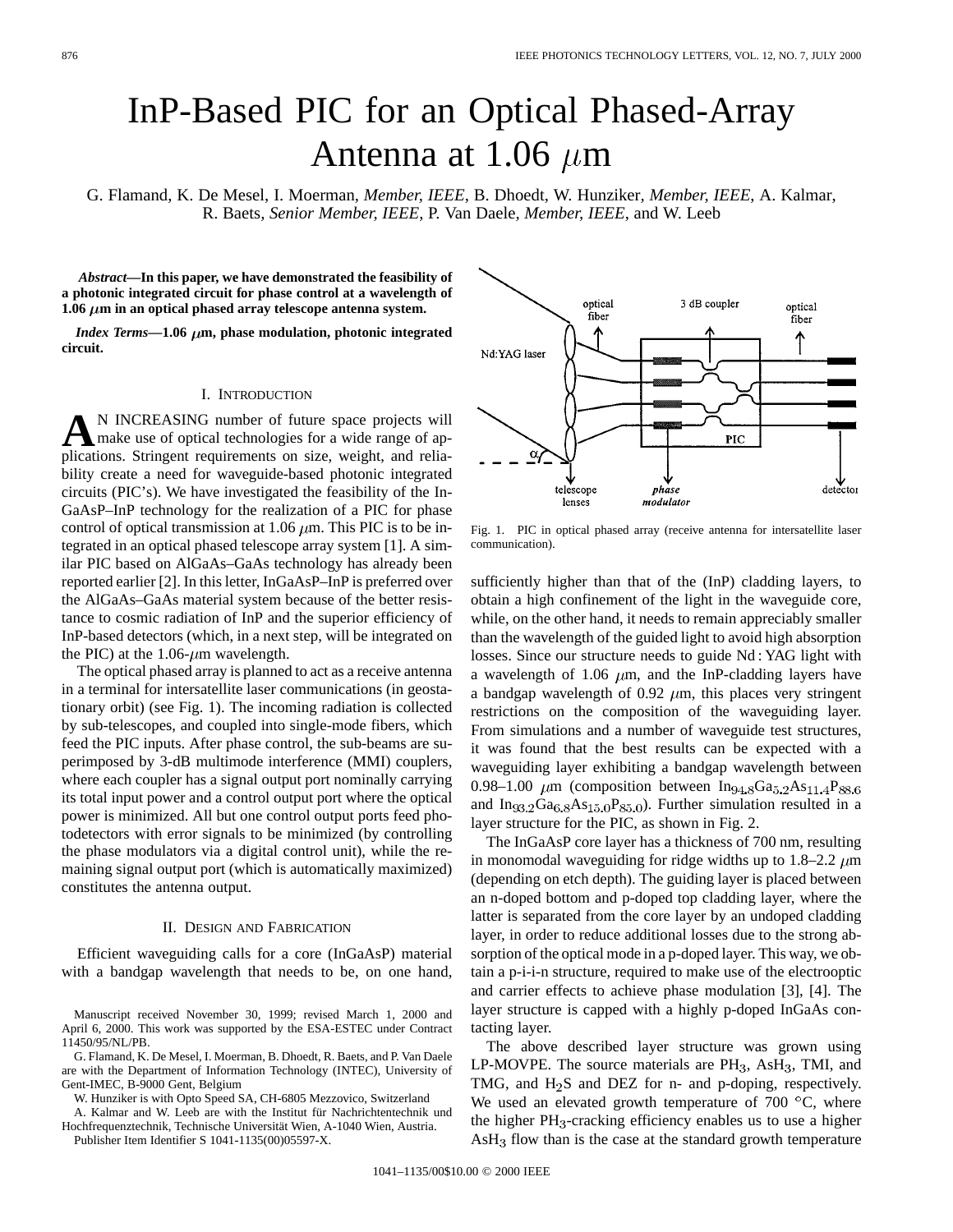





Fig. 3. Schematic view of the PIC layout.

of 625  $\degree$ C. Thus, we obtain a better control on the composition of the (low As content) quaternary guiding layer. The reactor pressure is 76 torr, except for the InGaAs contacting layer, where we use a higher pressure (700 torr) to obtain a higher doping level. The structure was grown on a  $[100] + 2^{\circ}$ off-oriented n-doped InP substrate.

After deposition of the different layers, the PIC waveguide structure is defined and etched (Fig. 3). The phase modulator section uses  $2.25-\mu$ m-wide half-deeply (200 nm into the quaternary layer) etched waveguides, while the other waveguide structures (straight and bent waveguides and MMI sections) are deeply etched. The straight and bent waveguides have a ridge width of 2  $\mu$ m, and the MMI's are 7- $\mu$ m wide and 308- $\mu$ m long.

First, an  $SiO_x$  layer and photoresist are deposited. The waveguide mask pattern (defined in the photoresist by photolithography) is transferred to the dielectric layer by  $CF_4: O_2$ plasma etching. The waveguide ridges are etched (half-deeply) by  $CH_4$ :  $H_2$  reactive ion etching (RIE). After a new lithography step leaving the phase modulator section covered, the MMI section is deeply etched. After removal of the remaining oxide layer, a polyimide and photoresist layer are spun over the sample. Via-holes are etched in the polyimide layer on top of the phase-modulator sections, and Ti–Au and Au layers are defined over the phase modulators for p-contacting. Finally, after removal of the polyimide layer and substrate thinning, AuGe–Ni is deposited on the substrate bottom as an ohmic back contact.

After completion and preliminary testing, the PIC was pigtailed and packaged (Fig. 4). The input and output facets of the



Fig. 4. Packaged and pigtailed PIC module

TABLE I MEASURED FIBER-TO-FIBER LOSS ON PACKAGED AND PIGTAILED PIC (IN DECIBELS)

|                | In | n              | 12   | 13 | 14   |
|----------------|----|----------------|------|----|------|
| Out            |    |                |      |    |      |
| 01             |    | 21             | 21   |    |      |
| <b>O2</b>      |    | 25             | 24.5 | 24 | 31.5 |
| O <sub>3</sub> |    | 27             | 26   | 26 | 33   |
|                |    |                |      |    |      |
| <b>O4</b>      |    |                |      | 21 | 27   |
|                |    |                |      |    |      |
|                | In | O <sub>3</sub> |      |    |      |
| Out            |    |                |      |    |      |
| I1             |    | 27             |      |    |      |
| 12             |    | 26             |      |    |      |
| 13             |    | 26             |      |    |      |

chip have been connected to arrays of four fibers each, consisting of four polarization maintaining fibers (PMF) at the input and 1 PMF (output channel 3) and 3 multimode fibers (MMF's) at the output side. The PMF connected output contains the antenna output signal; the other (MMF connected) output signals are minimized by controlling the phase modulators. For the optical connection to the PIC, the fibers are rotationally aligned and glued in Si V-groove arrays to achieve a precision in the submicrometer range. The fiber arrays are then polished, aligned to the waveguide arrays, and fixed. After mounting the PIC on a submount in the package, the phase modulators are wire bonded to transmission lines that lead to SMA connectors for applying the desired bias voltages. The optical fibers are strain relieved in the package sidewalls.

## III. RESULTS

The results of the fiber-to-fiber loss measurements on the packaged and pigtailed module are given in Table I.

The total throughput for the output signal is approximately 27 dB, disregarding the results for input 4, which exhibits about 6-dB extra loss over the other inputs due to on-chip waveguide damage. 6 dB of the observed fiber-to-fiber throughput of  $-27$  dB is due to the two 3-dB MMI couplers passed by every output signal, and the measurements also include 0.5–1-dB PMF connector loss, thus the actual fiber-to-fiber transmission loss is  $\sim$ 20 dB. This applies when using output 3; the other output paths exhibit about 2-dB less loss, which can be attributed to the extra coupling loss to a PMF (at output 3) instead of that to a MMF as used for the other output paths. From a comparison between the losses in the different paths